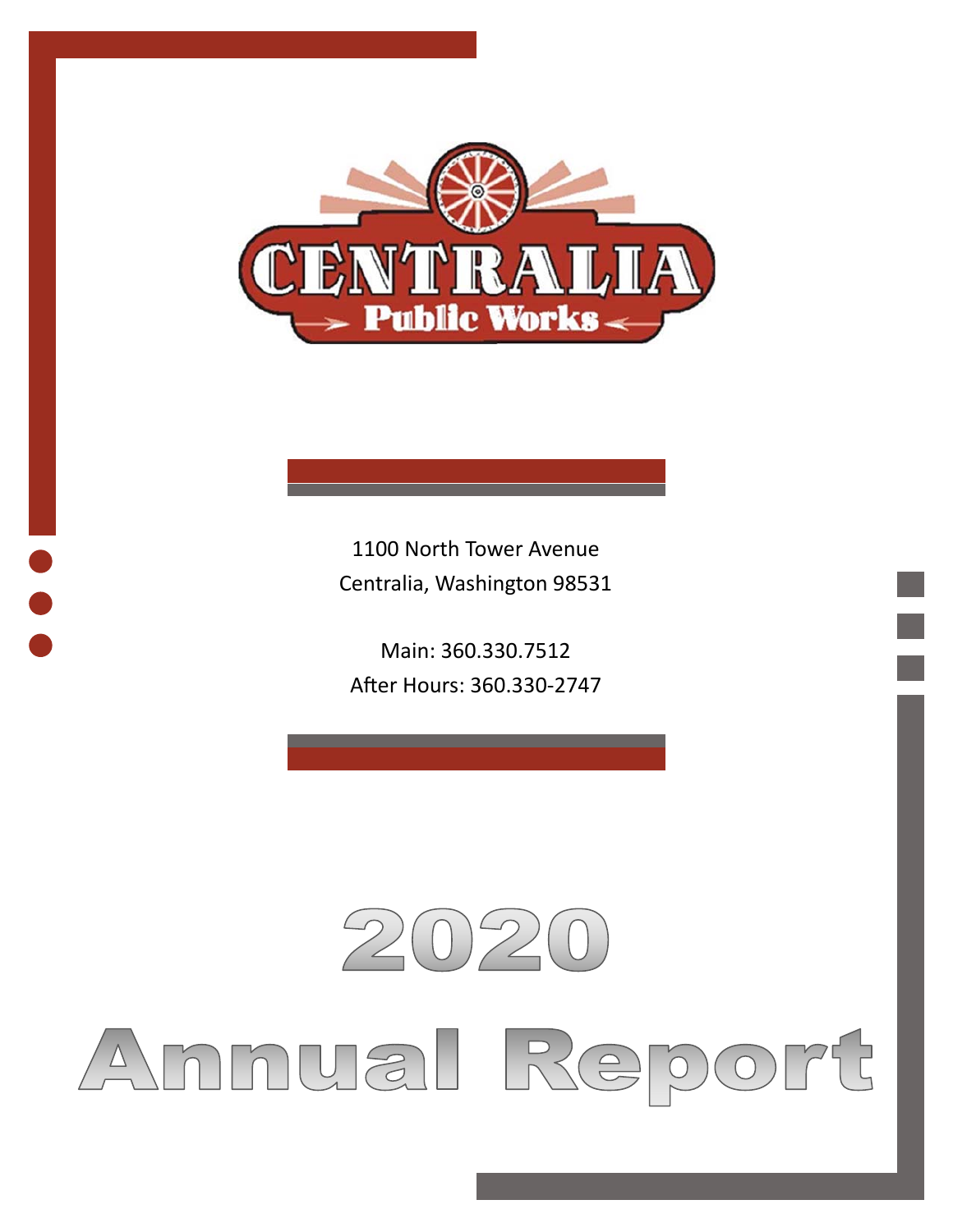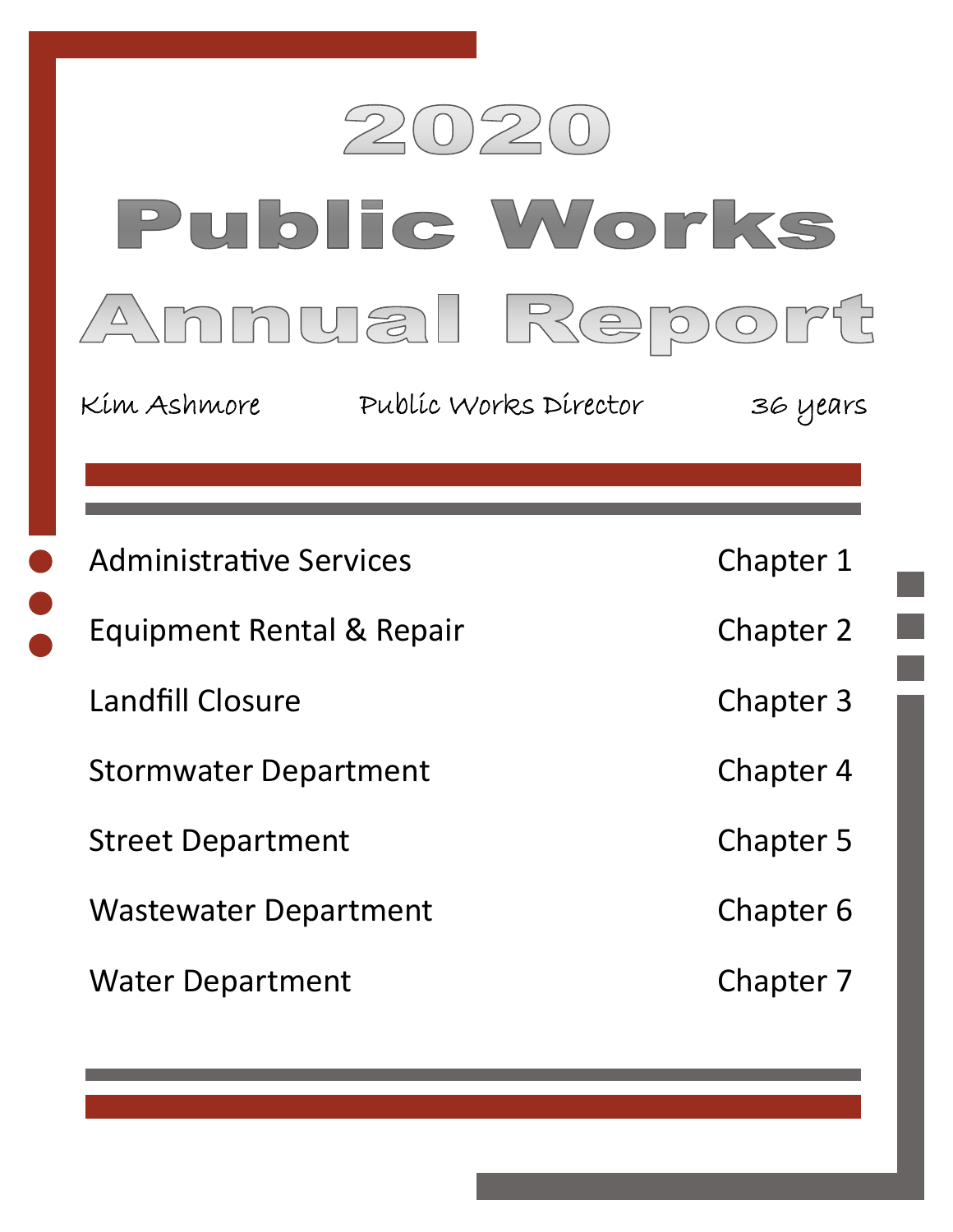# Administrative Services

| Darcí Twining      | Manager             | 6 years  |
|--------------------|---------------------|----------|
| Jama Braden-Fierro | Supervisor          | 6 years  |
| Sue Baker          | Program Specíalíst  | 28 years |
| Penelope Jordan    | Records Maínt. Tech | 14 years |
| Janís Bayne        | Office Coordinator  | 3 years  |
| Danielle Hansen    | Office Coordinator  | 3 years  |
| Scott Paul         | Office Coordinator  | 3 years  |
| Lorí Pratt         | CSC Representative  | 15 years |
| Michelle Palmer    | CSC Representative  | 6 years  |
| Sunny Weaver       | CSC Representative  | 4 years  |
| Kathy Wood         | CSC Representative  | 4 years  |
| Jerí Boone         | CSC Representative  | 4 years  |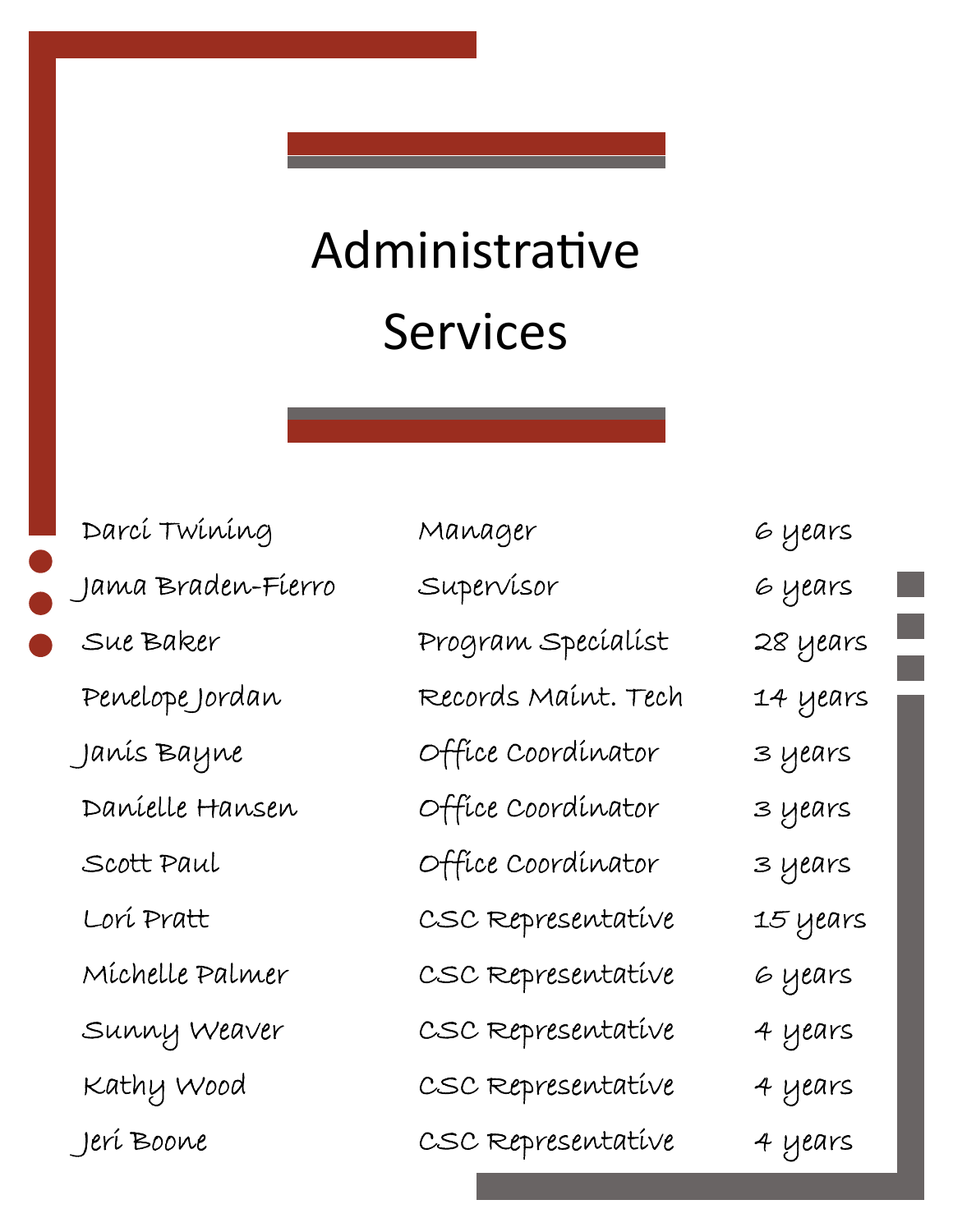### **ADMINISTRATIVE SERVICES**

|                                                                                                                                                 | 2020                            | 2019                 | 2018               | 2017                | 2016                                           |
|-------------------------------------------------------------------------------------------------------------------------------------------------|---------------------------------|----------------------|--------------------|---------------------|------------------------------------------------|
|                                                                                                                                                 | <b>Annual</b>                   | <b>Annual</b>        | <b>Annual</b>      | <b>Annual</b>       | <b>Annual</b>                                  |
|                                                                                                                                                 | <b>Total</b>                    | <b>Total</b>         | <b>Total</b>       | <b>Total</b>        | <b>Total</b>                                   |
| <b>Production</b><br><b>Street Department</b><br><b>Work Requests</b>                                                                           | 101                             | 155                  | 216                | 236                 | 246                                            |
| <b>Light Department</b><br><b>Street Light Work Requests</b>                                                                                    | 26                              | 26                   | 28                 | 53                  | 34                                             |
| <b>Stormwater Department</b><br><b>Work Requests</b>                                                                                            | 36                              | 31                   | 26                 | 13                  | 15                                             |
| <b>Water Department</b><br><b>Work Requests</b>                                                                                                 | 1                               | 5                    | 4                  | 13                  | $\overline{2}$                                 |
| <b>Wastewater Department</b><br><b>Work Requests</b>                                                                                            | 1                               | 85                   | 1                  | 1                   | $\pmb{0}$                                      |
| <b>General</b><br>Leave Requests                                                                                                                | 3,427                           | 3,611                | 3,536              | 3,494               | 3,669                                          |
| <b>Accounts Receivable Billed</b>                                                                                                               | \$324,605                       | \$378,416            | \$292,085          | \$278,240           | \$428,285                                      |
| Accounts Receivable/Late Final Notices<br>Accounts Receivable To Collection Agency **                                                           | 56<br>2                         | 29<br>11             | 17<br>11           | 6<br>16             | 5<br>$\overline{7}$                            |
| Latecomer's Vouchered                                                                                                                           | \$24,338                        | \$5,609              | \$24,338           | \$2,755             | \$18,929                                       |
| <b>Interdepartmental Transfers</b>                                                                                                              | \$16,649                        | \$15,078             | \$115,756          | \$67,212            | \$65,463                                       |
| Special Water Service Charges<br>Refunded<br><b>Billed</b>                                                                                      | 3<br>42                         | 8<br>28              | 4<br>11            | $\overline{2}$<br>0 | 1<br>0                                         |
| <b>Vouchers Processed</b><br>New Vendors                                                                                                        | 5,261<br>61                     | 6,208<br>58          | 6,054<br>83        | 6,690<br>76         | 7,232<br>57                                    |
| Water/Wastewater Applications<br>Hook-Ups Approved Water<br>Hook-Ups Approved Wastewater<br>Hook-Ups Denied Water<br>Hook-Ups Denied Wastewater | 79<br>81<br>$\overline{c}$<br>4 | 115<br>106<br>3<br>3 | 96<br>81<br>2<br>1 | 97<br>58<br>1<br>0  | 56<br>48<br>$\boldsymbol{0}$<br>$\overline{0}$ |
| <b>Total Applications Processed</b>                                                                                                             | 166                             | 227                  | 180                | 156                 | 104                                            |
| <b>Interdepartment Document Reviews</b>                                                                                                         | 37                              | 33                   | 37                 | 31                  | 44                                             |
| Water/Wastewater/Light Connection Fee<br><b>Statements Received</b>                                                                             | 200                             | 303                  | 148                | 113                 | 81                                             |
| <b>Training Registrations</b>                                                                                                                   | 75                              | 125                  | 145                | 140                 | 195                                            |
| <b>Special Event Applications</b>                                                                                                               | 9                               | 13                   | 10                 | 5                   | 9                                              |
| <b>Standard Operating Procedures Updated</b><br><b>Standard Operating Procedures Added</b>                                                      | 11<br>$\overline{2}$            | 20<br>9              | 4<br>1             | 6<br>3              | 15<br>$\mathbf 0$                              |
| <b>Grant Money Received</b><br>Loan Money Received                                                                                              | \$14,500<br>\$0                 | \$157,554<br>\$0     | \$1,967,187<br>\$0 | \$148,438<br>\$0    | \$421,981<br>\$0                               |
| <b>Documents Recorded</b>                                                                                                                       | 38                              | 63                   | 37                 | 36                  | 19                                             |
| Agreements/Contracts<br>(excludes Public Works contracts)                                                                                       | 20                              | 40                   | 38                 | 42                  | 63                                             |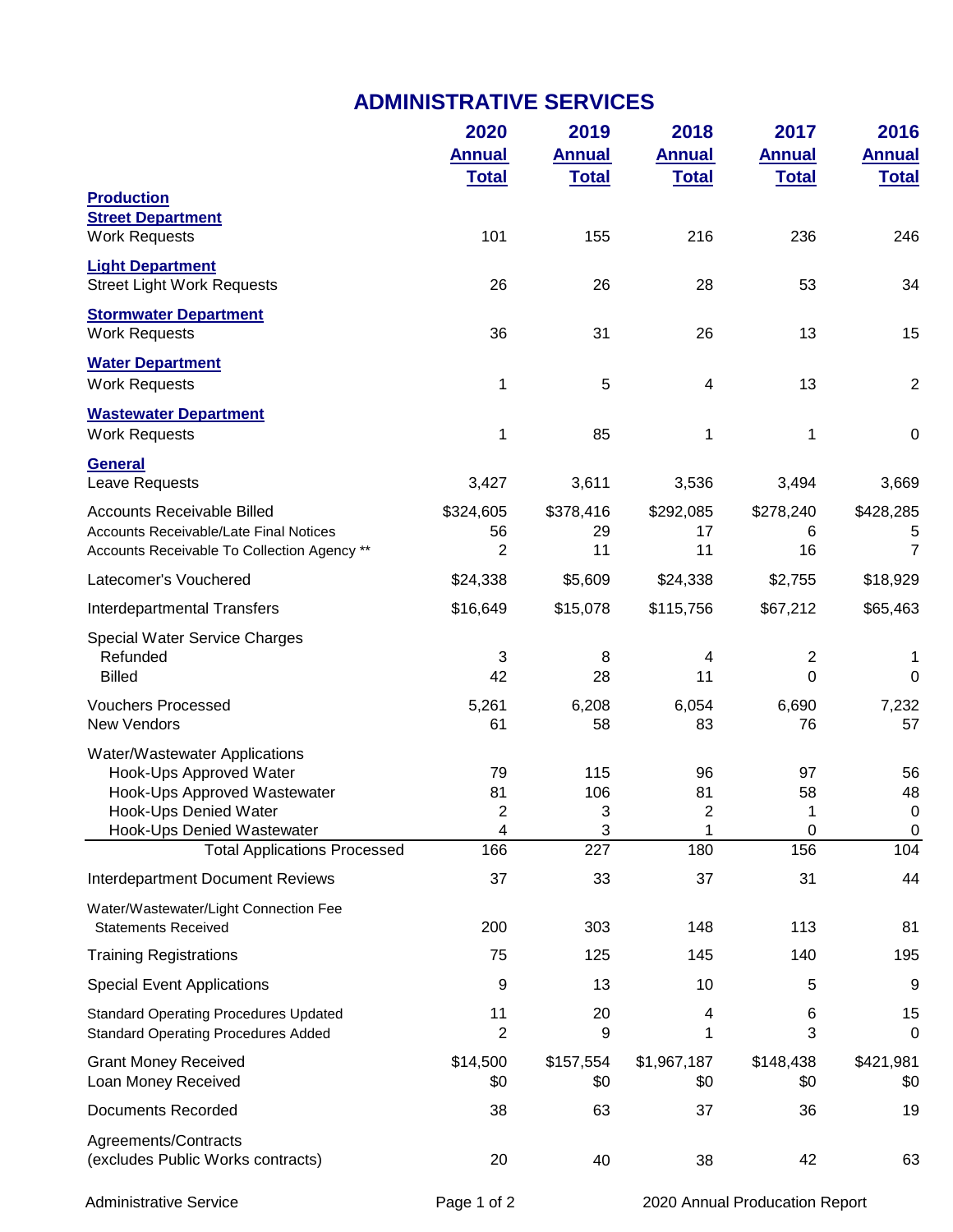#### **ADMINISTRATIVE SERVICES**

|                                                        | 2020<br><b>Annual</b>                             | 2019<br><b>Annual</b>            | 2018<br><b>Annual</b>                 | 2017<br><b>Annual</b>     | 2016<br><b>Annual</b>                       |
|--------------------------------------------------------|---------------------------------------------------|----------------------------------|---------------------------------------|---------------------------|---------------------------------------------|
|                                                        | <b>Total</b>                                      | <b>Total</b>                     | <b>Total</b>                          | <b>Total</b>              | <b>Total</b>                                |
| <b>General (cont)</b>                                  |                                                   |                                  |                                       |                           |                                             |
| Council Agenda Items                                   | 95                                                | 113                              | 120                                   | 125                       | 113                                         |
| Council Workshops                                      | 0                                                 | 1                                | 2                                     | 1                         | 0                                           |
| <b>Executive Sessions</b>                              | 3                                                 | 2                                | 2                                     | $\overline{2}$            | 0                                           |
| Presentations                                          | 0                                                 | 0                                | 1                                     | 0                         | $\mathbf{1}$                                |
| <b>Council Reports</b><br>Proclamations                | 6                                                 | 12                               | 11                                    | 16                        | 4                                           |
| <b>Public Hearings</b>                                 | 0<br>3                                            | 0<br>3                           | 0<br>6                                | 1<br>3                    | $\boldsymbol{0}$<br>$\overline{\mathbf{4}}$ |
| <b>Public Records Requests</b>                         | 16                                                | 21                               | 21                                    | 19                        | 13                                          |
| <b>Archiving</b>                                       |                                                   |                                  |                                       |                           |                                             |
| Number of Images Scanned                               | 14,481                                            | 22,503                           | 32,832                                | 18,240                    | 26,395                                      |
| Number of Library Books Scanned                        | 6                                                 | 13                               | 13                                    | 7                         | 15                                          |
| Number of New Folders                                  | 91                                                | 104                              | 151                                   | 295                       | 194                                         |
| Number of Times UbiQuati Accessed *                    |                                                   |                                  |                                       |                           |                                             |
| <b>Utilities Administration</b>                        | 0                                                 | 1,400                            | 1,321                                 | 1,165                     | 875                                         |
| Water                                                  | 0                                                 | 611                              | 490                                   | 716                       | 458                                         |
| Wastewater                                             | 0                                                 | 621                              | 610                                   | 567<br>620                | 443                                         |
| Engineering<br><b>Community Development</b>            | 0<br>0                                            | 352<br>201                       | 580<br>412                            | 647                       | 599<br>517                                  |
| City Light & Yelm                                      | 0                                                 | 96                               | 84                                    | 105                       | 76                                          |
| <b>CSC</b>                                             | 0                                                 | 664                              | 583                                   | 576                       | 599                                         |
| Information Systems (new in 2018)                      | 0                                                 | 52                               | 44                                    | 0                         | $\mathbf 0$                                 |
| Stormwater/Street                                      | 0                                                 | 13                               | 2                                     | 33                        | 13                                          |
| <b>City Hall</b>                                       | 0                                                 | 246                              | 242                                   | 380                       | 256                                         |
| Total Number of Times Ubiquati Accessed                | $\overline{0}$                                    | 4,256                            | 4,368                                 | 4,809                     | 3,836                                       |
| <b>Customer Service</b>                                |                                                   |                                  |                                       |                           |                                             |
| <b>Regular Billing</b>                                 | \$40,609,825                                      | \$40,715,446                     | \$40,475,617                          | \$39,235,912              | \$35,794,353                                |
| Penalty Billing **<br><b>Total Billing</b>             | \$69,600<br>\$40,679,425                          | \$424,214<br>$\sqrt{41,139,660}$ | \$387,114<br>$\overline{$40,862,731}$ | \$415,034<br>\$39,650,946 | \$362,378<br>$\overline{$36,156,731}$       |
| Payments By Walk-In **                                 | 15,302                                            | 37,186                           | 39,532                                | 32,718                    | 26,000                                      |
| Payments By Mail To CSC                                | 47,871                                            | 47,854                           | 48,711                                | 48,515                    | 46,267                                      |
| Payments By Drop Box **                                | 29,049                                            | 17,073                           | 17,279                                | 12,168                    | 21,888                                      |
| <b>Account Deposits</b>                                | 428                                               | 474                              | 407                                   | 653                       | 746                                         |
| Payments By Credit Card                                | 23,156                                            | 19,609                           | 18,257                                | 32,580                    | 33,581                                      |
| Utility Billing Online Draft (started 10/2019)         | 1,226                                             | 68                               |                                       |                           |                                             |
| <b>AUTOPAY</b>                                         | 18,947                                            | 18,388                           | 16,392                                | 12,769                    | 10,180                                      |
| <b>Government Electronic Transfers</b>                 | 260<br>136,239                                    | 258<br>140,910                   | 249<br>140,827                        | 122<br>139,525            | 96<br>138,758                               |
| Total payments @ CSC                                   |                                                   |                                  |                                       |                           |                                             |
| Number of Actual Disconnects **                        | 141                                               | 656                              | 830                                   | 996                       | 1,095                                       |
| Customers Billed (Regular)<br>Number of Service Orders | 141,100<br>6,837                                  | 140,314<br>8,178                 | 139,054<br>5,904                      | 138,282<br>6,610          | 137,359<br>5,851                            |
| <b>NSF Checks</b>                                      | 100                                               | 161                              | 173                                   | 108                       | 139                                         |
| Number of Water Leak Adjustments                       | 259                                               | 257                              | 251                                   | 392                       | 260                                         |
| Accounts sent to Collections **                        | 44                                                | 255                              | 366                                   | 374                       | 407                                         |
| * Ubiquati replaced by Laserfiche 2020                 | ** 2020 Numbers affected by COVID-19 restrictions |                                  |                                       |                           |                                             |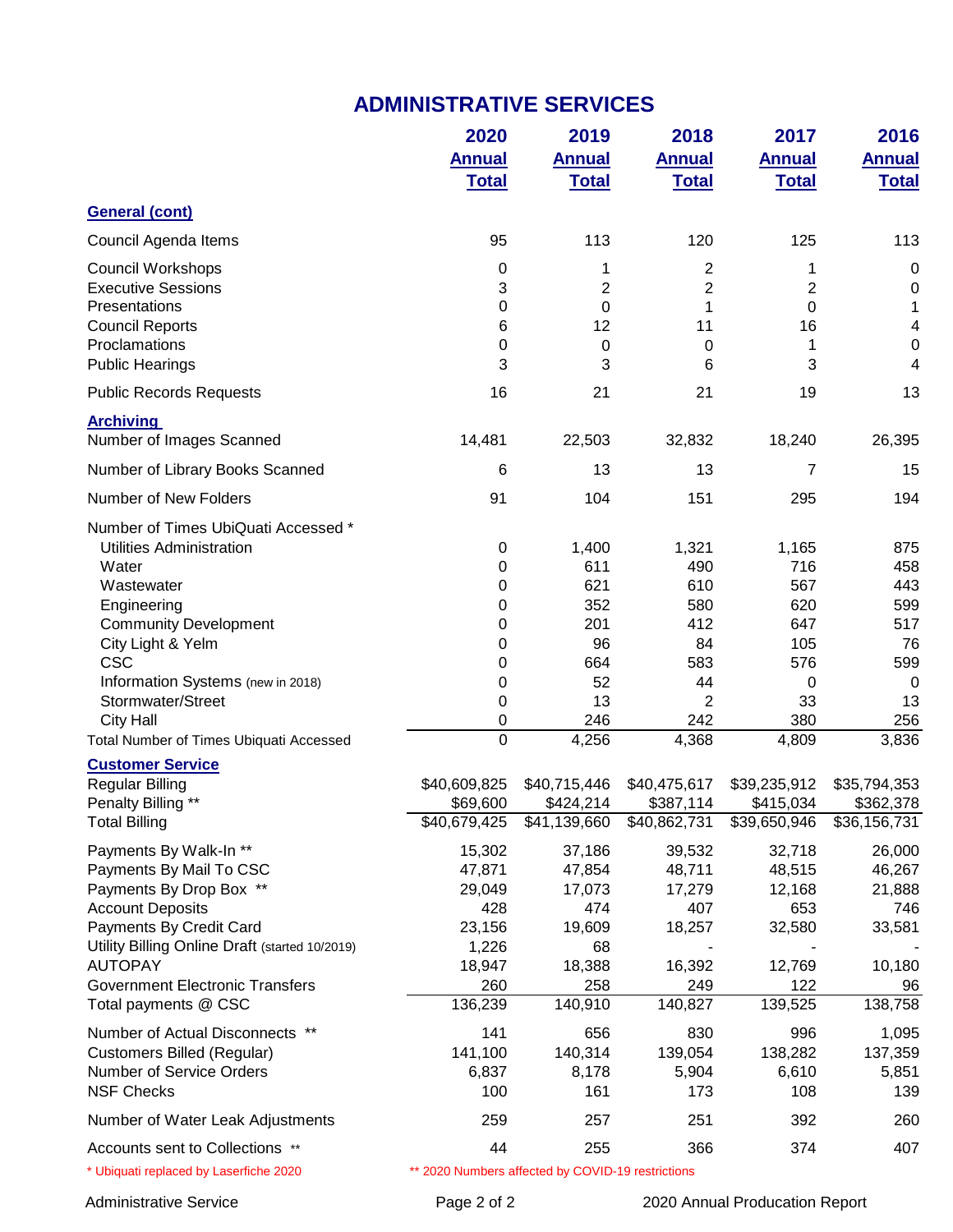## Equipment Rental & Repair

Matthew Heikkila Mechanic 9 years

Bryce Blair Mechanic 7 years

Terry Driver Lead Mechanic 23 years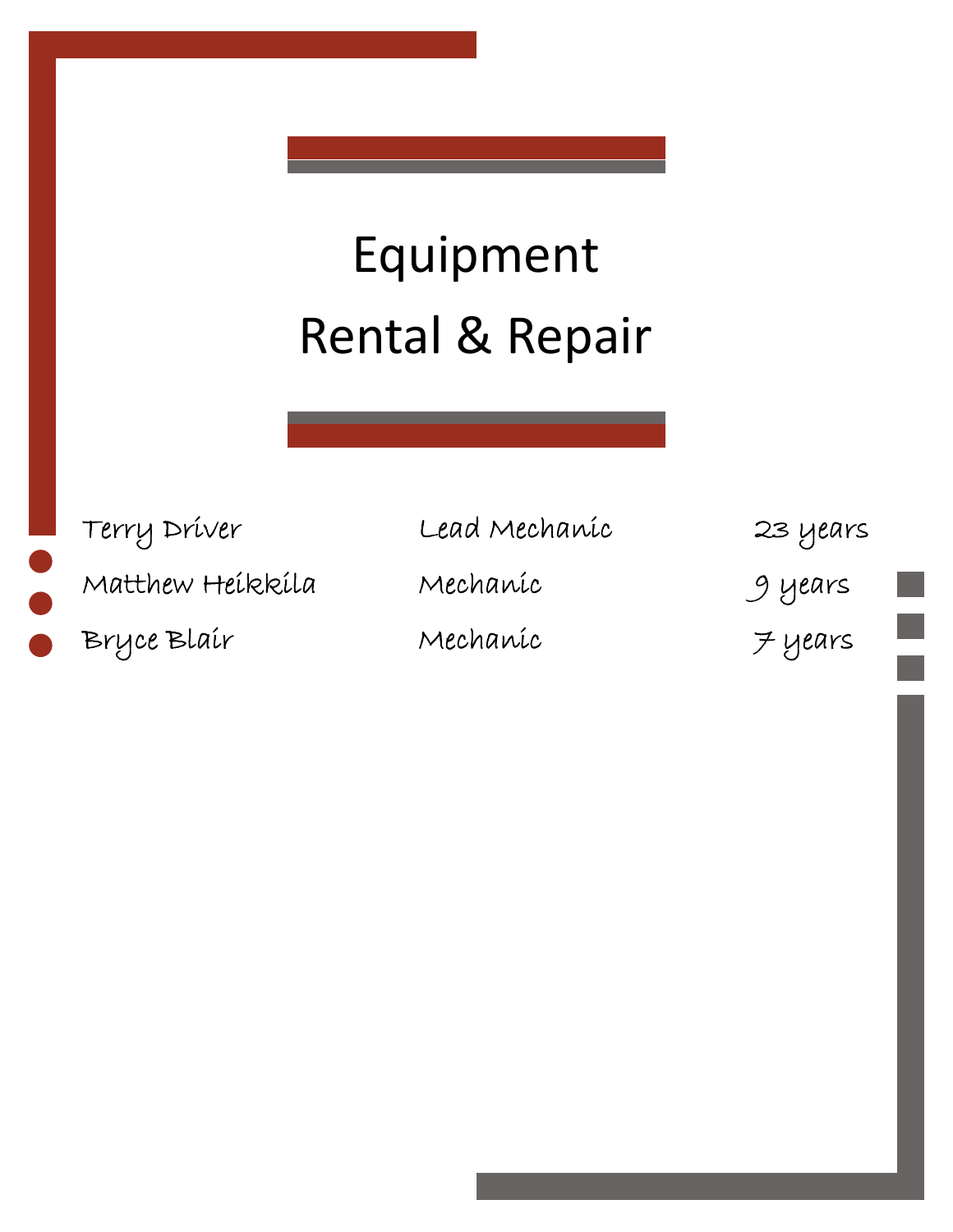### **EQUIPMENT RENTAL**

|                                       | 2020          | 2019          | 2018          | 2017           | 2016          |
|---------------------------------------|---------------|---------------|---------------|----------------|---------------|
|                                       | <b>Annual</b> | <b>Annual</b> | <b>Annual</b> | <b>Annual</b>  | <b>Annual</b> |
|                                       | <b>Total</b>  | <b>Total</b>  | <b>Total</b>  | <b>Total</b>   | <b>Total</b>  |
| <b>Equipment Rental</b>               |               |               |               |                |               |
| Repair Orders - Total                 | 627           | 836           | 785           | 901            | 983           |
| <b>Building</b>                       | 0             | 0             | 6             | 0              | 0             |
| City Light                            | 60            | 85            | 90            | 119            | 111           |
| <b>City Manager</b>                   | 15            | $\mathbf 0$   | 0             | 0              |               |
| <b>Community Development</b>          | 5             | 7             | 0             | 0              | 0             |
| Engineering                           | 3             | 17            | 8             | 9              | 16            |
| <b>Equipment Rental</b>               | 4             | 6             | 3             | 13             | 5             |
| Information Services (new 2016)       | 2             |               | 3             | 2              | 3             |
| Landfill Closure / Greenwood Cemetery | 4             | 4             | 0             | 0              | 7             |
| Parks                                 | 0             | 0             |               | $\overline{2}$ | 3             |
| Police                                | 162           | 240           | 232           | 251            | 270           |
| <b>Street</b>                         | 169           | 199           | 183           | 250            | 270           |
| Storm                                 | 63            | 55            | 57            | 78             | 88            |
| Wastewater                            | 77            | 109           | 109           | 78             | 120           |
| Water                                 | 43            | 78            | 66            | 79             | 69            |
| Yelm                                  | 20            | 35            | 27            | 20             | 20            |
| <b>Preventative Maintenance</b>       |               |               |               |                |               |
| performed (in-house)                  | 279           | 282           | 217           | 220            | 247           |
| <b>Total Work Orders Opened</b>       | 959           | 1,059         | 1,007         | 1,150          | 1,280         |
| <b>Total Work Orders Closed</b>       | 913           | 845           | 785           | 901            | 997           |
| <b>Equipment Rental Charges</b>       | \$593,271     | \$656,405     | \$634,121     | \$621,560      | \$526,334     |
| <b>Equipment Replacement Fees</b>     | \$939,360     | \$1,019,400   | \$1,190,160   | \$887,280      | \$979,140     |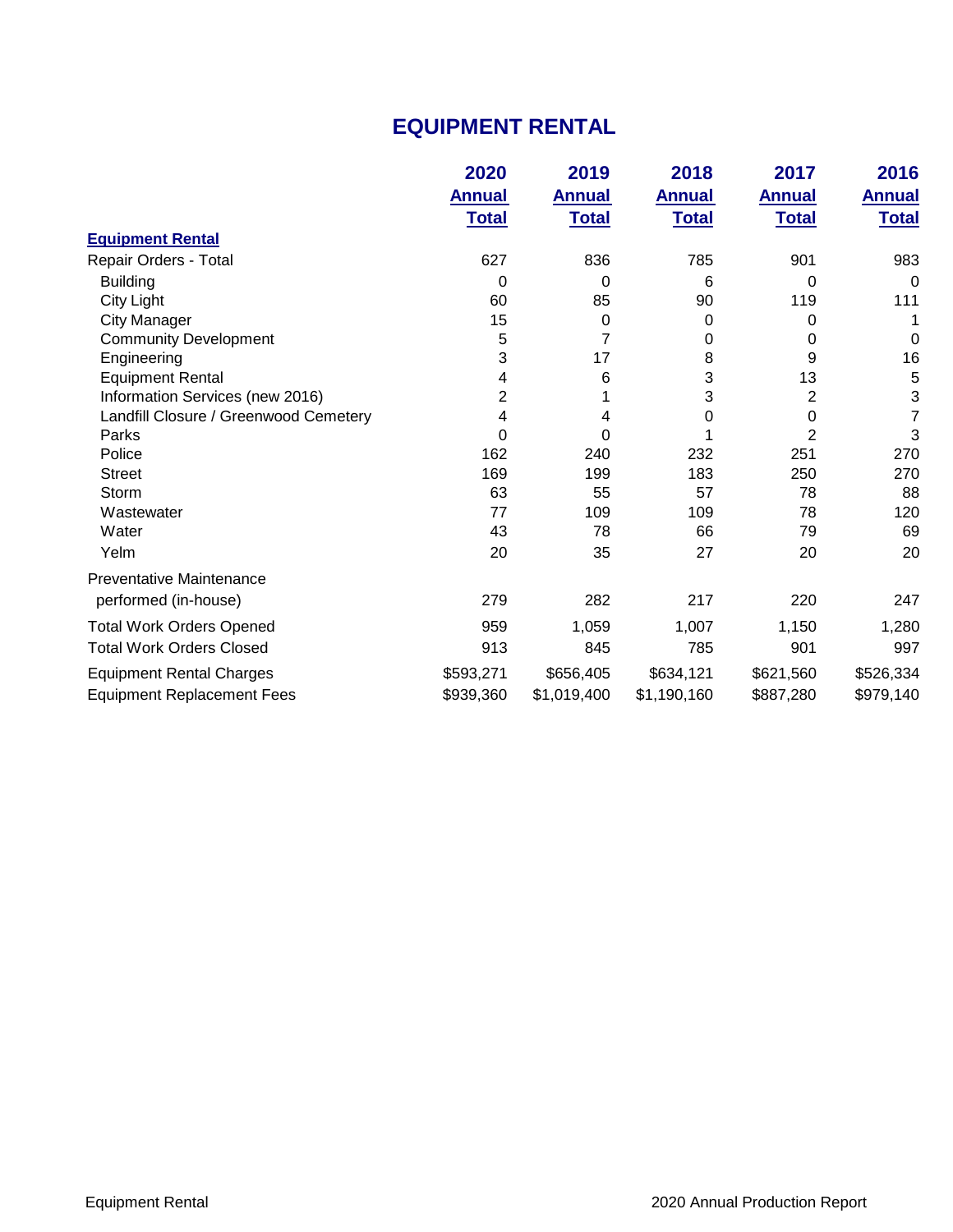## Landfill Closure



 $\begin{array}{c} \bullet \\ \bullet \\ \bullet \end{array}$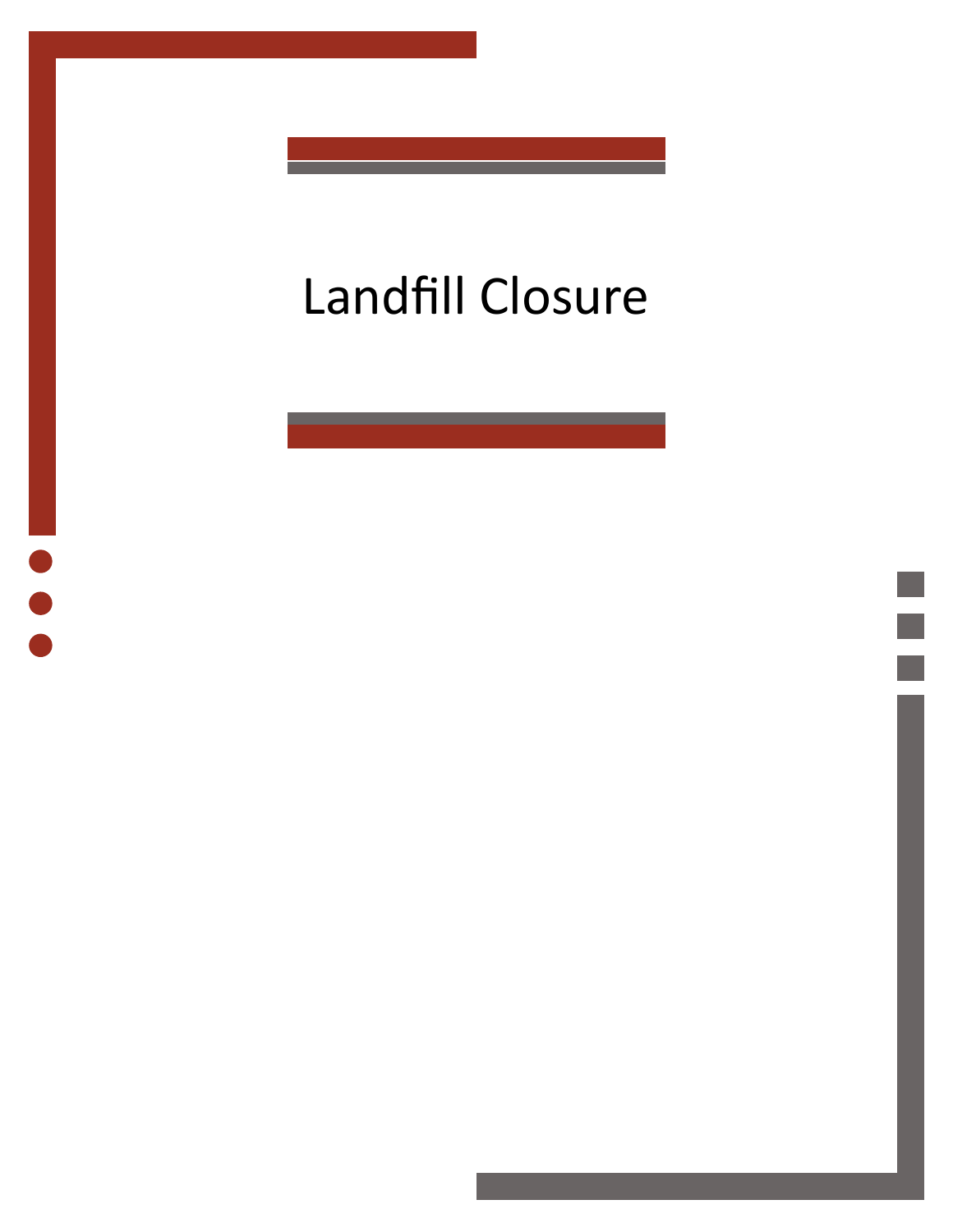#### **LANDFILL CLOSURE**

|                                                                                                                                             | 2020<br><b>Annual</b><br><b>Total</b> | 2019<br><b>Annual</b><br><b>Total</b> | 2018<br><b>Annual</b><br><b>Total</b> | 2017<br><b>Annual</b><br><b>Total</b> | 2016<br><b>Annual</b><br><b>Total</b> |
|---------------------------------------------------------------------------------------------------------------------------------------------|---------------------------------------|---------------------------------------|---------------------------------------|---------------------------------------|---------------------------------------|
| <b>Production</b><br>Methane Gas Destroyed In<br>Flares (Cubic Feet)                                                                        | $\mathbf 0$                           | $\boldsymbol{0}$                      | 0                                     | $\mathbf 0$                           | 11,750,400                            |
| <b>Gas Condensate Atomized</b><br>In Flares (Gallons)                                                                                       | $\boldsymbol{0}$                      | $\pmb{0}$                             | 0                                     | 0                                     | 810                                   |
| Number Of Groundwater<br>Samples Analyzed For<br>Leachate Indicator<br>Parameters                                                           | $\boldsymbol{0}$                      | $\pmb{0}$                             | 0                                     | $\boldsymbol{0}$                      | 144                                   |
| Number Of Groundwater<br>Samples Tested For PH,<br>Conductivity, Temperature,<br>Turbidity, Etc.                                            | $\boldsymbol{0}$                      | $\boldsymbol{0}$                      | $\mathbf 0$                           | $\mathbf 0$                           | 44                                    |
| Number Of Wells Sounded<br>For Groundwater Levels                                                                                           | $\boldsymbol{0}$                      | $\mathbf 0$                           | $\pmb{0}$                             | $\boldsymbol{0}$                      | 130                                   |
| Number Of Surface Water<br>Samples Collected<br>And Shipped                                                                                 | $\pmb{0}$                             | $\boldsymbol{0}$                      | $\pmb{0}$                             | $\pmb{0}$                             | $\sqrt{5}$                            |
| <b>Number Of Times Gas Wells</b><br>And Perimeter Gas Probes<br>Were Tested To Insure<br>Proper Operation Of<br>Landfill Gas System         | $\boldsymbol{0}$                      | $\pmb{0}$                             | $\mathbf 0$                           | $\mathbf 0$                           | 56                                    |
| Number Of Samples Of<br>Groundwater Collected In<br>The Vicinity Of The Eshom<br>Well To Characterize The<br>Extent Of VOC<br>Contamination | $\boldsymbol{0}$                      | $\mathbf 0$                           | $\mathbf 0$                           | $\mathbf 0$                           | 4                                     |
| Number Of Emergency Call-<br><b>Outs For Landfill Flare</b>                                                                                 | 0                                     | $\pmb{0}$                             | $\pmb{0}$                             | $\pmb{0}$                             | $\pmb{0}$                             |
| <b>Host Fees</b><br><b>Transfer Station Tonnage</b>                                                                                         | 0.00                                  | 0.00                                  | 62,917                                | 62,304                                | 55,539                                |
| Host Fee Revenue                                                                                                                            | \$225,000                             | \$225,000                             | \$265,006                             | \$263,664                             | \$232,516                             |

#### **As of January 2017 the Landfill is operated by Lewis County Solid Waste**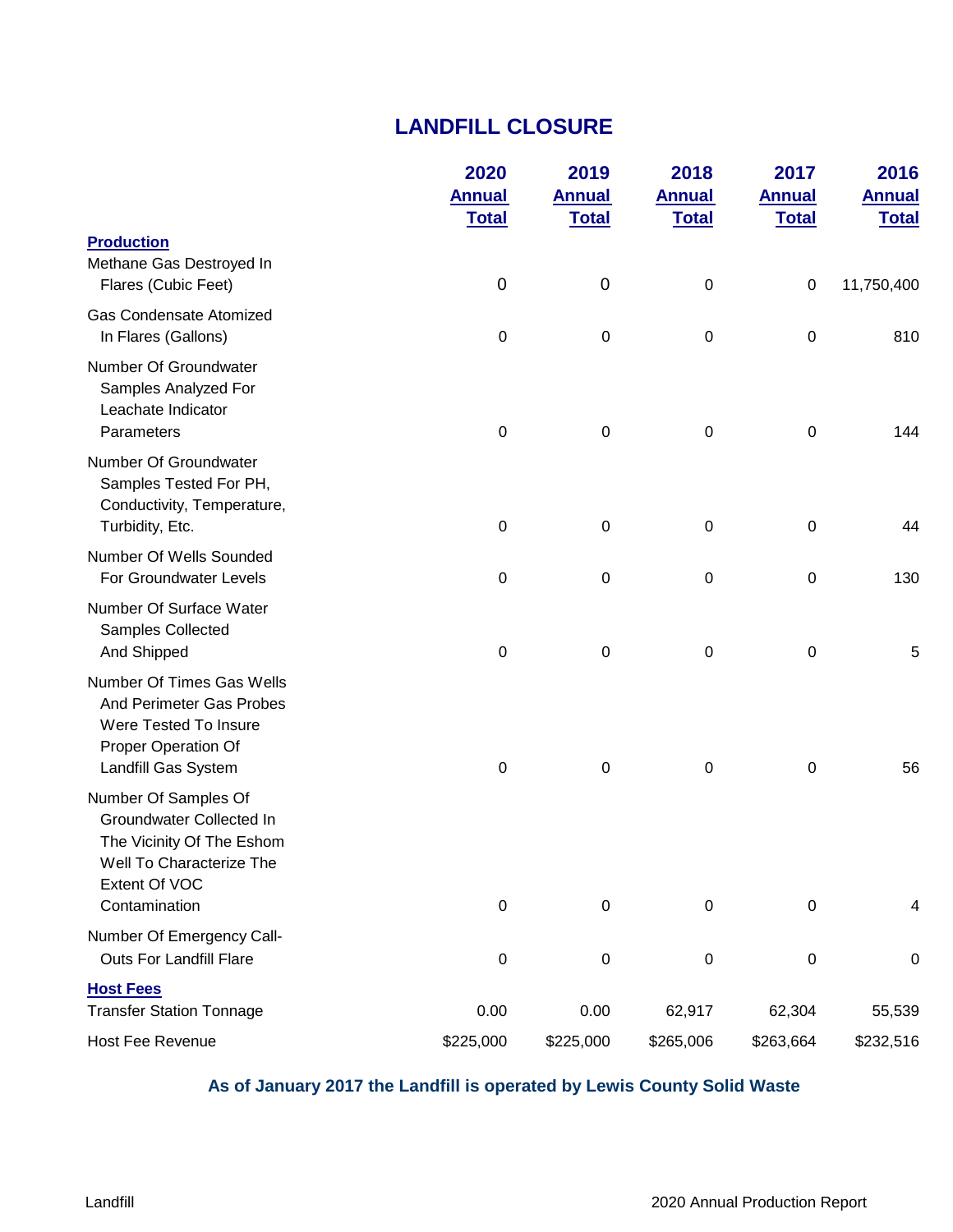### Stormwater

 $\bullet$ 

Andrew Elam Maintenance Tech 4 years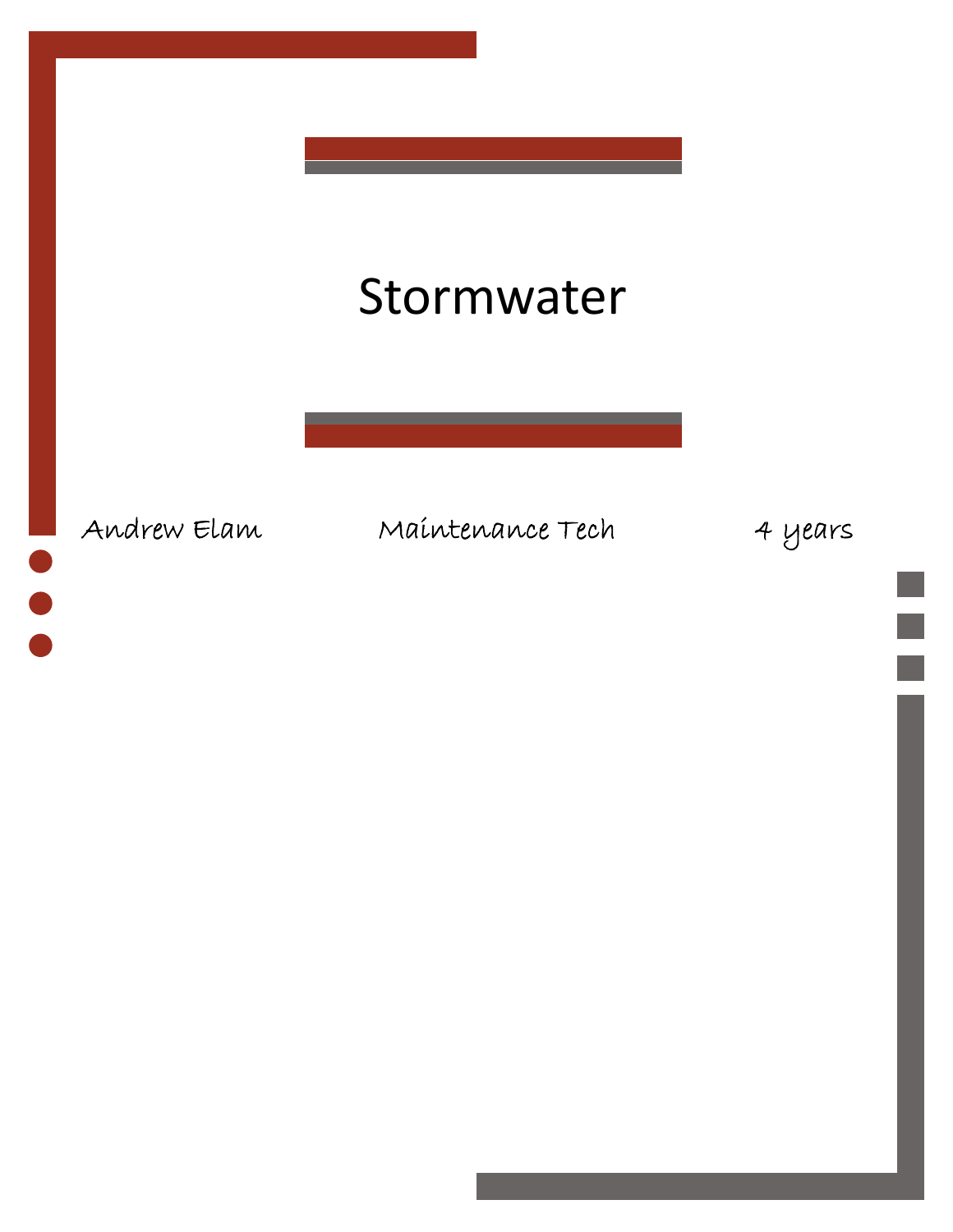### **STORMWATER UTILITY DEPARTMENT**

|                                    | 2020          | 2019          | 2018          | 2017           | 2016          |
|------------------------------------|---------------|---------------|---------------|----------------|---------------|
|                                    | <b>Annual</b> | <b>Annual</b> | <b>Annual</b> | <b>Annual</b>  | <b>Annual</b> |
|                                    | <b>Total</b>  | <b>Total</b>  | <b>Total</b>  | <b>Total</b>   | <b>Total</b>  |
| <b>Production</b>                  |               |               |               |                |               |
| <b>New Catch Basins Installed</b>  | 3             | 3             | 2             | 0              | 3             |
| New Culvert Installed (If)         | $\mathbf 0$   | $\mathbf 0$   | 85            | 0              | $\mathbf 0$   |
| New Storm Line Installed (If)      | 194           | 204           | 14            | 0              | 330           |
| <b>Work Orders Opened</b>          | 11            | 30            | 67            | 9              | 46            |
| <b>Work Orders Completed</b>       | 0             | 14            | 17            | 8              | 35            |
| Emergencies/Call-outs              | 6             | 6             | 10            | 11             | 13            |
| <b>Maintenance</b>                 |               |               |               |                |               |
| <b>Sweeping Mileage</b>            | 1,623         | 1,475         | 1,549         | 987            | 1,375         |
| Sweeper Tailings - yards removed   |               |               |               |                |               |
| from City streets                  | 654           | 376           | 384           | 768            | 551           |
| Decant Facility Maintenance Hours* | 446           |               |               |                |               |
| <b>Culverts Cleaned (If)</b>       | 45            | 26            | 115           | 45             | 85            |
| <b>Catch Basins Cleaned-out</b>    | 198           | 949           | 250           | 33             | 90            |
| <b>Catch Basins Raised</b>         | 1             | 0             | 0             | 2              | 0             |
| <b>Catch Basins Replaced</b>       | 0             | $\Omega$      | 0             | $\Omega$       | 1             |
| Detention Pond Inspection          | 53            | 40            | 99            | 84             | 71            |
| <b>Catch Basins Inspected</b>      | 1,448         | 1,657         | 1,076         | 1,760          | 113           |
| Outfalls Inspected                 | 117           | 175           | 268           | 224            | 356           |
| Manholes Cleaned-out               | 9             | 11            | 25            | 21             | 21            |
| Manholes Covers Replaced           | $\Omega$      | 1             | $\Omega$      | $\overline{2}$ | $\Omega$      |
| Storm Drains Cleaned (LF)          | 9,096         | 6,505         | 2,326         | 2,190          | 4,788         |
| Shoulder Grading (LF)              | 2,600         | 6,845         | 27,900        | 10,584         | 6,920         |
| <b>Charity Car Washes</b>          |               |               |               |                |               |
| # of Car Washes                    | 1             | 12            | 14            | 10             | 5             |
| # of Cars Washed                   | 18            | 444           | 318           | 377            | 228           |
| Gallons of wash water removed from |               |               |               |                |               |
| drains                             | 108           | 2,664         | 1,908         | 2,262          | 1,368         |
| <b>Maintenance Materials</b>       |               |               |               |                |               |
| Crushed Rock (tons)                | 195           | 369           | 885           | 433            | 578           |
| Asphalt (tons)                     | 0             | 6             | 0             | 29             | 10            |

\* 2020 - Tracking of hours started.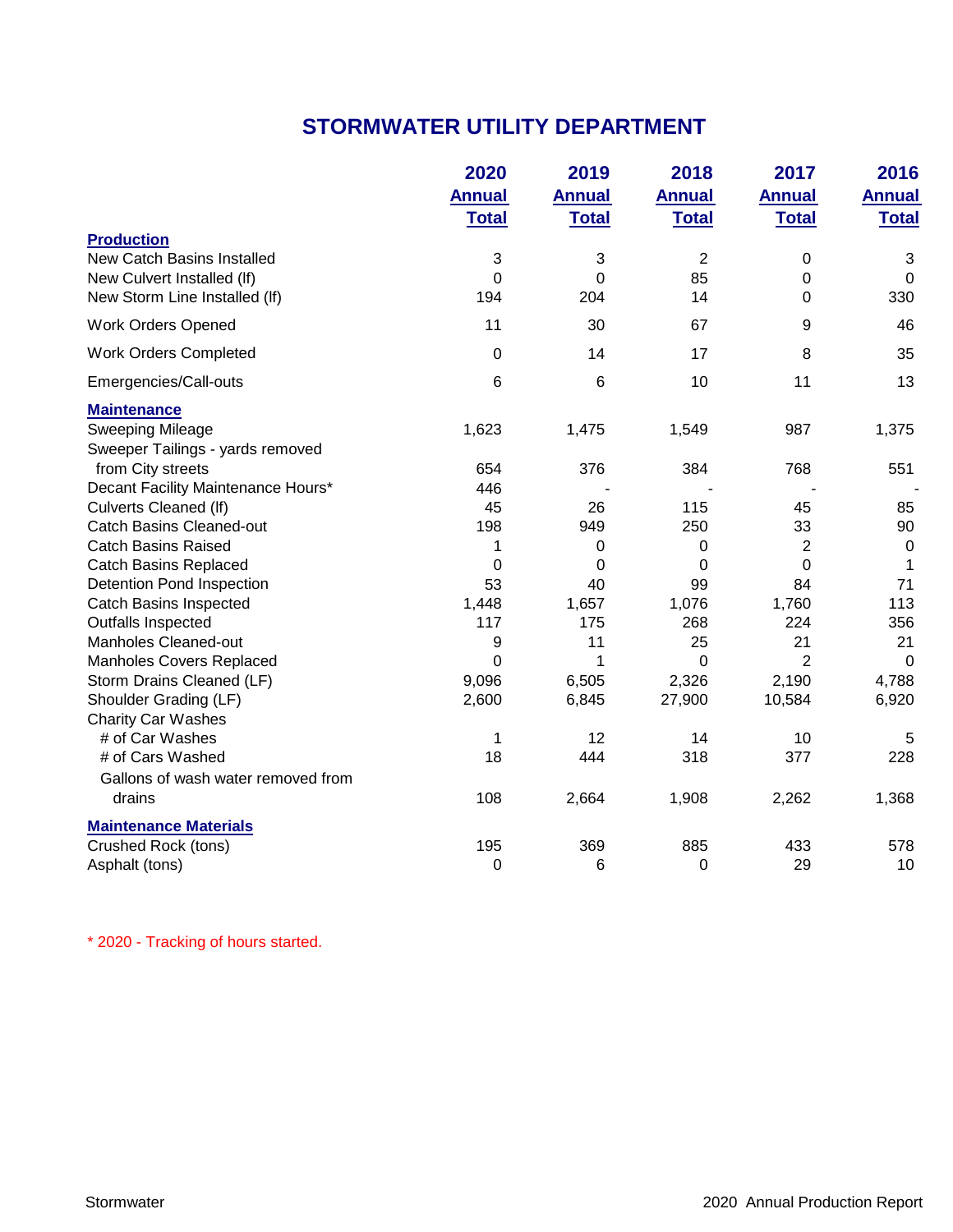### Street

| Dan Etter    | Lead Maintenance Tech. | 18 years |
|--------------|------------------------|----------|
| Mark Hoffman | Maintenance Tech.      | 8 years  |
| Ken Twining  | Maintenance Tech.      | 3 years  |
| Mike Harritt | Maintenance Tech.      | 2 years  |
| Dave Powell  | Maintenance Tech.      | 1 year   |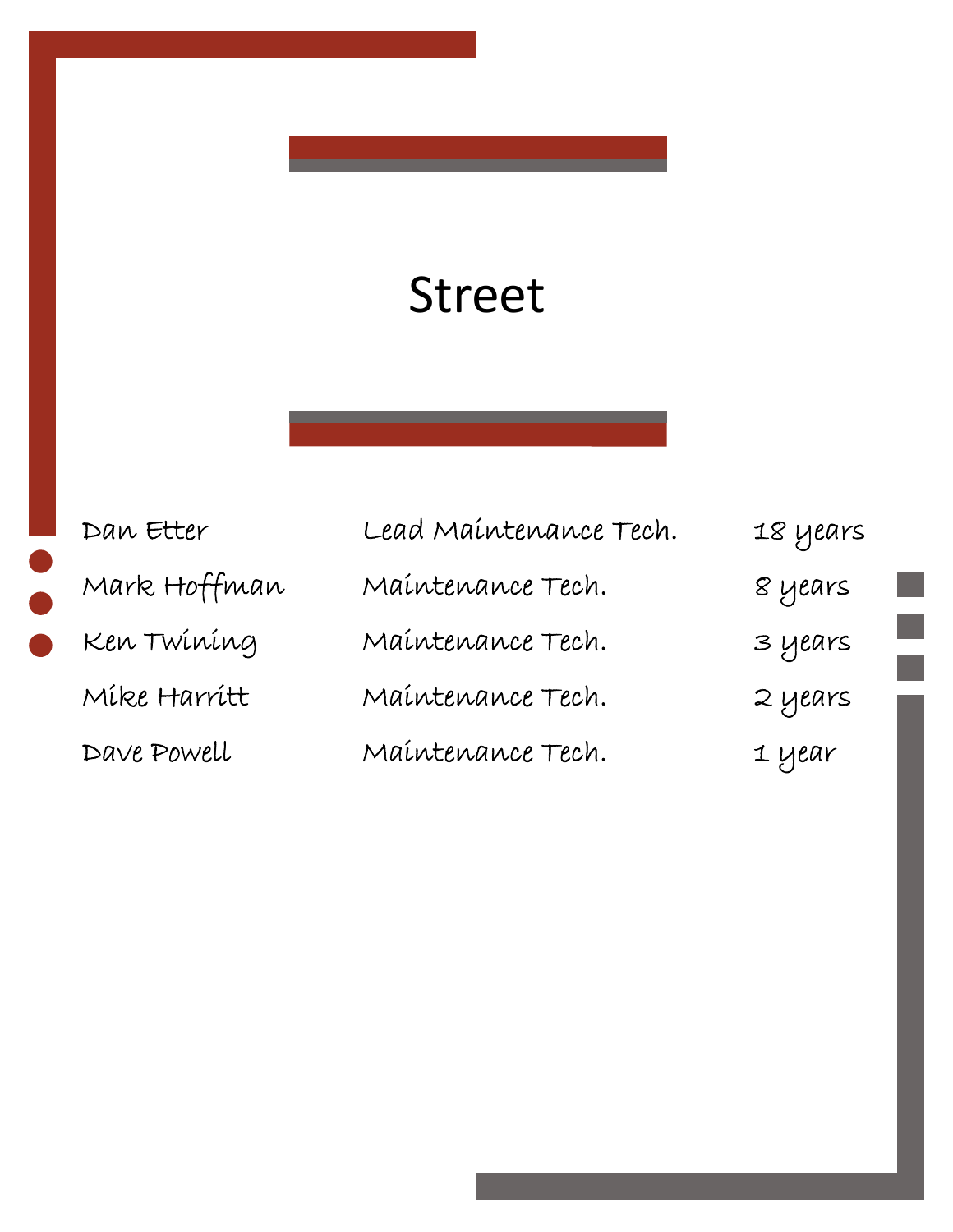#### **STREET DEPARTMENT**

|                                         | 2020                          | 2019                          | 2018                          | 2017                          | 2016                          |
|-----------------------------------------|-------------------------------|-------------------------------|-------------------------------|-------------------------------|-------------------------------|
|                                         | <b>Annual</b><br><b>Total</b> | <b>Annual</b><br><b>Total</b> | <b>Annual</b><br><b>Total</b> | <b>Annual</b><br><b>Total</b> | <b>Annual</b><br><b>Total</b> |
| <b>Production</b>                       |                               |                               |                               |                               |                               |
| Signs                                   |                               |                               |                               |                               |                               |
| New/Installed                           | 92                            | $\overline{7}$                | 23                            | 28                            | 3                             |
| Repaired/Replaced                       | 536                           | 526                           | 180                           | 381                           | 228                           |
| Hours **                                | 484                           |                               |                               |                               |                               |
| Feet of Sidewalk Replacement            | 160                           | 349                           | 224                           | 336                           | 624                           |
| <b>Work Orders Opened</b>               | 61                            | 105                           | 351                           | 41                            | 187                           |
| <b>Work Orders Completed</b>            | 0                             | 71                            | 84                            | 27                            | 108                           |
| Emergencies/Call-outs                   | 27                            | 22                            | 9                             | 32                            | 15                            |
| <b>Maintenance</b>                      |                               |                               |                               |                               |                               |
| Site Line Trimming/Pruning(hrs)         | 951                           | 1,263                         | 1,347                         | 1,125                         | 1,097                         |
| <b>Painting Hours</b>                   | 821                           | 483                           | 852                           | 1,174                         | 1,014                         |
| Dead Animal Pickup                      | 4                             | 9                             | 10                            | 16                            | 23                            |
| Alley Grading (If)                      | 15,805                        | 5,495                         | 13,275                        | 7,505                         | 6,685                         |
| Asphalt Repair (hrs)                    | 1,428                         | 1,532                         | 1,599                         | 1,069                         | 112                           |
| Blade Patch (Ln miles) (new 2018) TBF * | 5                             | $\overline{c}$                | 3                             |                               |                               |
| Streets Chip-sealed (Ln miles) TBF *    | 4                             | 3                             | 3                             | 1                             | 8                             |
| Streets Crack-sealed (Ln miles) TBF *   | 0                             | 0                             | 1                             | 4                             | 4                             |
| Mowing ROW (hrs)                        | 473                           | 407                           | 238                           | 210                           | 181                           |
| Mowing Levee (hrs)                      | 34                            | 18                            | 19                            | 34                            | 66                            |
| Ice & Snow Removal (hrs)                | 8                             | 87                            | 50                            | 125                           | 51                            |
| <b>Litter Pick-Up Requests</b>          | 35                            | 29                            | 21                            | 14                            | 20                            |
| Pothole Patching (hrs)                  | 614                           | 647                           | 587                           | 1,221                         | 852                           |
| # of Pothole filled                     | 3,894                         | 5,331                         | 5,063                         | 8,831                         | 5,998                         |
| <b>Maintenance Materials</b>            |                               |                               |                               |                               |                               |
| E-Z Street (tons)                       | 127                           | 131                           | 94                            | 219                           | 143                           |
| Asphalt (tons)                          | 1,185                         | 1,636                         | 1,146                         | 584                           | 63                            |
| Concrete (cu yds)                       | 90                            | 74                            | 30                            | 59                            | 105                           |
| Crushed Rock (tons)                     | 888                           | 385                           | 1,135                         | 1,003                         | 836                           |
| Drain Rock (tons)                       | 0                             | $\pmb{0}$                     | 0                             | 0                             | $\mathbf 0$                   |
| 3/8" Chip Rock (tons)                   | 0                             | 0                             | $\mathbf 0$                   | 0                             | 1,180                         |
| Sand (tons)                             | 0                             | 100                           | 164                           | 222                           | $\mathbf 0$                   |

\*\*Started tracking 2020 \*TBF - Transportation Benefit Fund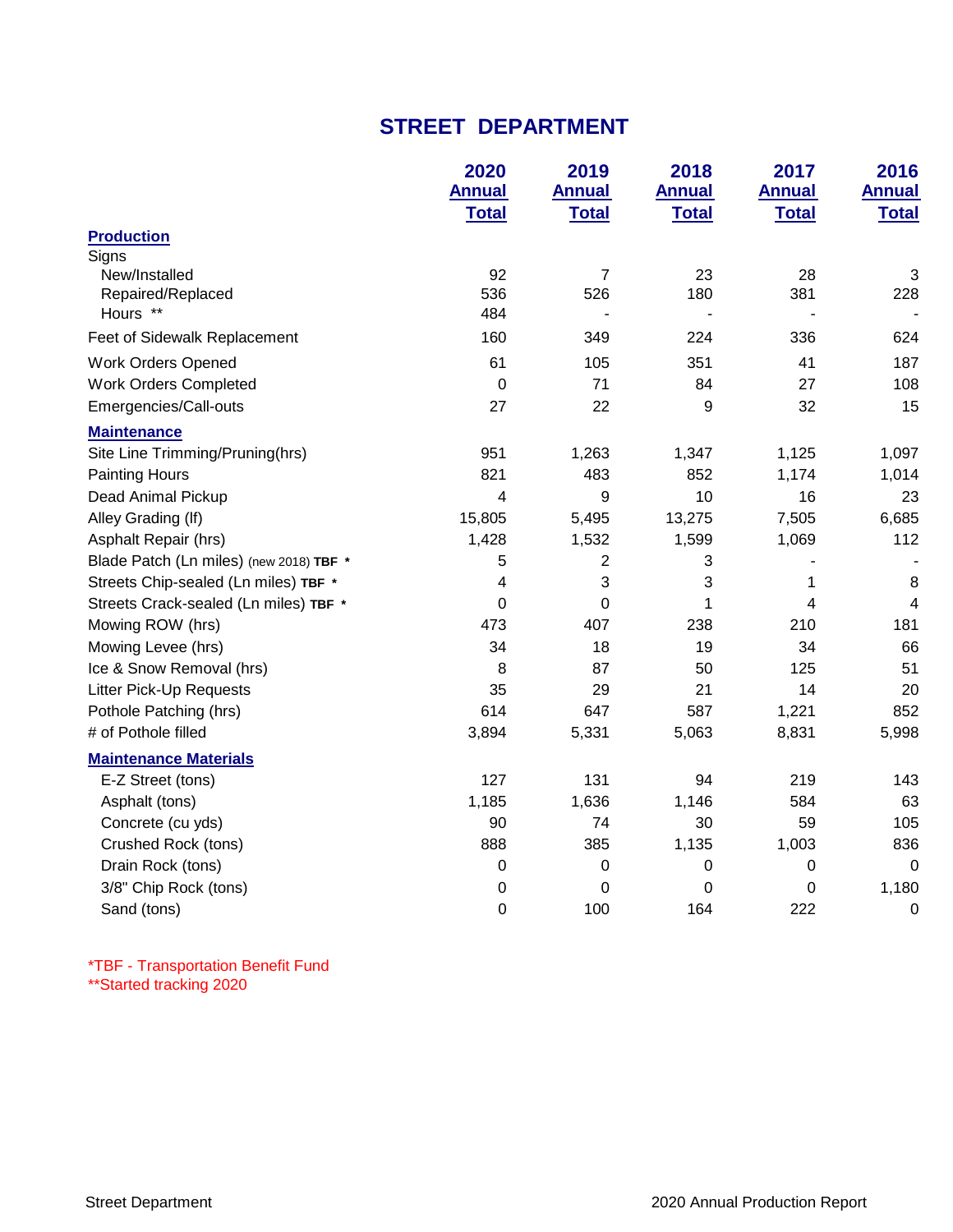### Wastewater

| Ríck Eaton      | Manager                     | 2 years  |
|-----------------|-----------------------------|----------|
| Greg Nanney     | Lead Plant Operator         | 27 years |
| Justín Phelps   | Lead Plant Operator         | 4 years  |
| Bregg Phelps    | Plant Operator              | 19 years |
| Travis Gonia    | Plant Operator              | 17 years |
| Joseph Jordan   | Laboratory Process Analyst  | 3 years  |
| Greg Boone      | Lead Collection System Tech | 29 years |
| Jason Schroeder | Collection System Tech      | 21 years |
| Joe Taurman     | Collection System Tech      | 9 years  |
| Aaron Pannkuk   | Collection System Tech      | 9 years  |
| Dakín Zurfluh   | Instrument & Controls Tech  | 26 years |
| Dee Russell     | Environmental Specialist    | 24 years |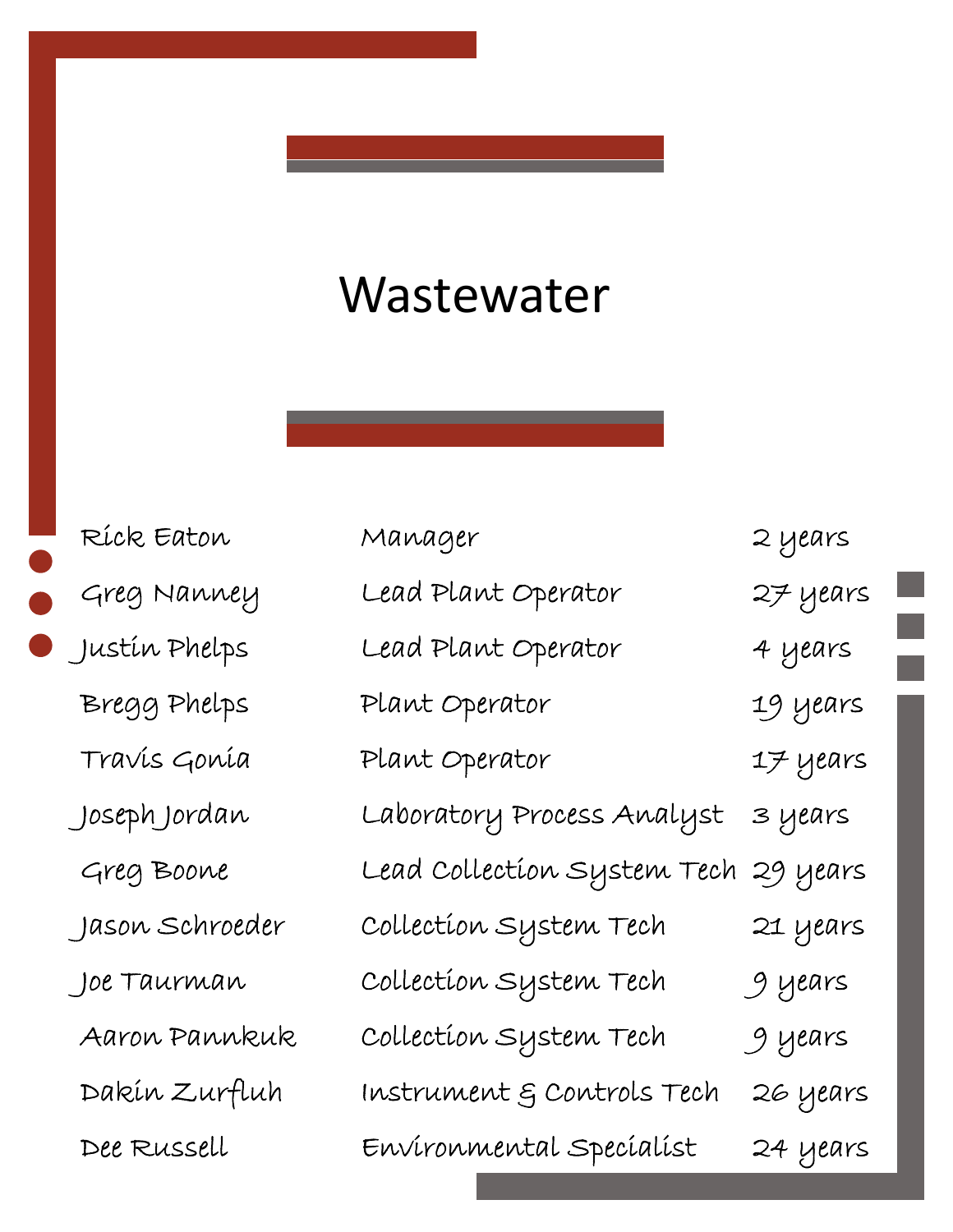### **WASTEWATER DEPARTMENT**

|                                                   | 2020<br><b>Annual</b> | 2019<br><b>Annual</b> | 2018<br><b>Annual</b> | 2017<br><b>Annual</b> | 2016<br><b>Annual</b> |
|---------------------------------------------------|-----------------------|-----------------------|-----------------------|-----------------------|-----------------------|
|                                                   | <b>Total</b>          | <b>Total</b>          | <b>Total</b>          | <b>Total</b>          | <b>Total</b>          |
| <b>Production</b>                                 |                       |                       |                       |                       |                       |
| Raw Wastewater Processed:                         |                       |                       |                       |                       |                       |
| Million Gallons/Year                              | 645                   | 489                   | 593                   | 734                   | 731                   |
| Avg Daily Flow Million Gallons/Day                | 1.77                  | 1.34                  | 1.63                  | 2.04                  | 1.98                  |
| <b>Laboratory Tests Performed</b>                 | 12,000                | 15,205                | 24,000                | 26,550                | 24,000                |
| <b>Total Pounds Of Solids Removed</b>             |                       |                       |                       |                       |                       |
| <b>By Process</b>                                 | 1,296,811             | 1,159,338             | 1,202,415             | 1,263,753             | 1,137,024             |
| <b>Total Pounds Of BOD Removed</b>                | 1,196,617             | 1,200,919             | 1,158,164             | 1,247,846             | 1,046,899             |
| <b>Total Pounds Of Class A Biosolids Produced</b> | 886,623               | 834,433               | 863,478               | 941,719               | 972,135               |
| Lineal Feet Of Sewer Mains Jetted                 | 47,117                | 42,395                | 66,885                | 51,766                | 20,882                |
| <b>Inspections</b>                                |                       |                       |                       |                       |                       |
| Side Sewer                                        | 60                    | 49                    | 28                    | 28                    | 18                    |
| <b>Lineal Feet Of Sewer Mains</b>                 | 43,790                | 41,730                | 64,098                | 44,223                | 18,798                |
| <b>Restaurant Inspections</b>                     | 113                   | 205                   | 262                   | 123                   | 143                   |
| <b>Business Licences Reviewed</b>                 | 361                   | 241                   | 123                   | 82                    | 91                    |
| <b>Preventive Maintenance Work Orders</b>         |                       |                       |                       |                       |                       |
| Preventive Maintenance Work Orders                | 606                   | 666                   | 531                   | 596                   | 608                   |
| Preventive Maintenance Work Orders                |                       |                       |                       |                       |                       |
| Complete                                          | 696                   | 669                   | 595                   | 551                   | 627                   |
| Preventive Work Order Man-Hours                   | 1,613                 | 1,604                 | 1,150                 | 503                   | 555                   |
| <b>Reactive Repair Work Orders</b>                |                       |                       |                       |                       |                       |
| <b>Repair Work Orders</b>                         | 350                   | 407                   | 406                   | 428                   | 364                   |
| Repair Work Order Man-Hours                       | 1,197                 | 2,010                 | 1,740                 | 1,431                 | 1,468                 |
| <b>After Hour Call Outs</b>                       | 83                    | 75                    | 105                   | 163                   | 86                    |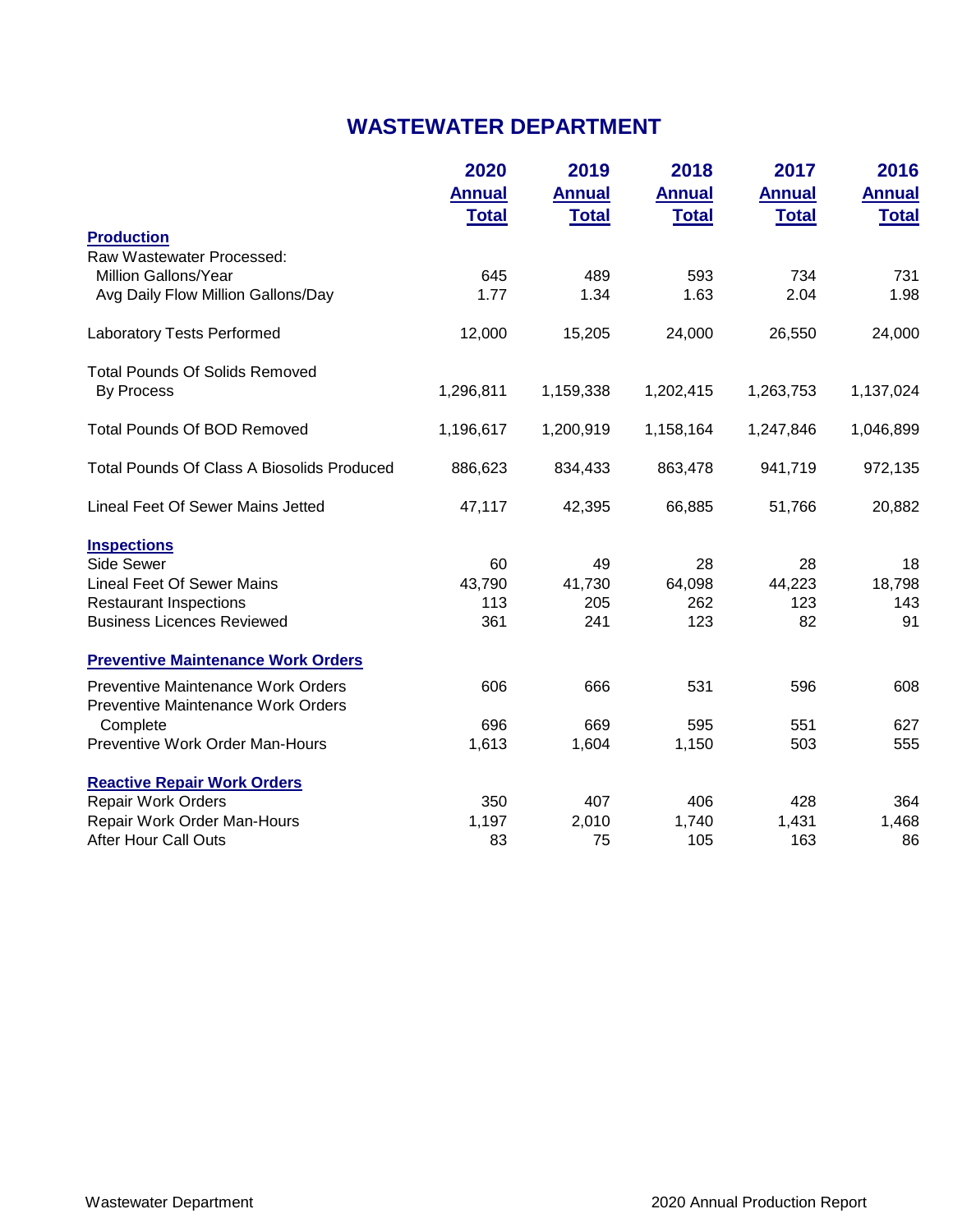### Water

| Andy Oien        | Manager                  | 15 years |
|------------------|--------------------------|----------|
| Aaron Brandt     | Lead Technícían          | 19 years |
| Casey Brady      | Technícían               | 18 years |
| Alan Teitzel     | Technícían               | 18 years |
| Kory Rogers      | Technícían               | 6 years  |
| Logan James      | Technícían               | 3 years  |
| Mike Kent        | Lead Customer Svc Tech   | 22 years |
| Brent Fuller     | Meter Reader             | 16 years |
| Mike Gray        | Remote Systems Lead      | 31 years |
| Chris Stone      | Remote Systems Tech      | 5 years  |
| Reíd Zucatí      | Remote Systems Tech      | 3 years  |
| Charlíe Chambers | Water Quality Specialist | 21 years |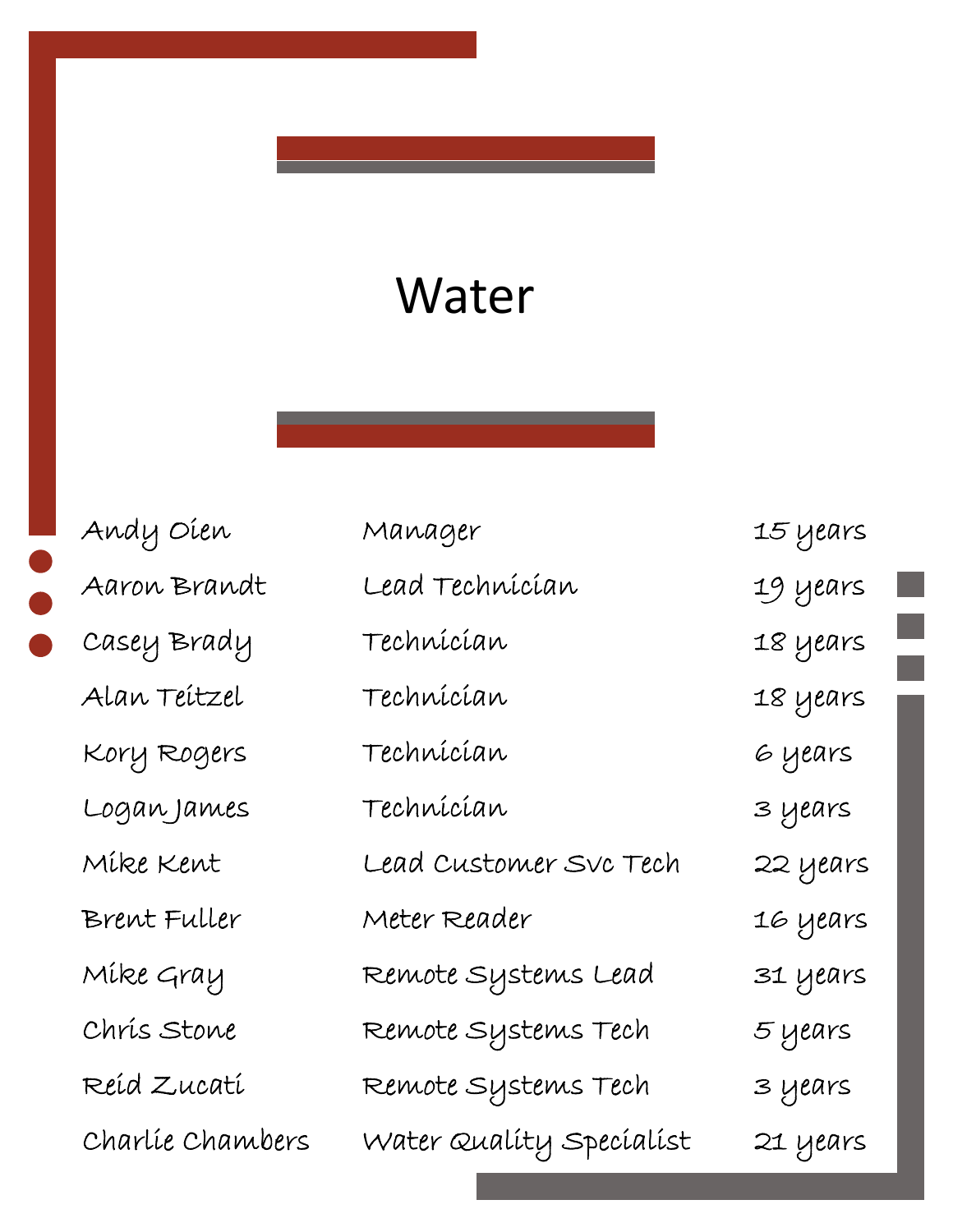#### **WATER DEPARTMENT**

|                                                       | 2020          | 2019          | 2018          | 2017          | 2016          |
|-------------------------------------------------------|---------------|---------------|---------------|---------------|---------------|
|                                                       | <b>Annual</b> | <b>Annual</b> | <b>Annual</b> | <b>Annual</b> | <b>Annual</b> |
|                                                       | <b>Total</b>  | <b>Total</b>  | <b>Total</b>  | <b>Total</b>  | <b>Total</b>  |
| <b>Production</b>                                     |               |               |               |               |               |
| Wells: MG*                                            | 747           | 753           | 827           | 755           | 741           |
| <b>New Service</b>                                    | 26            | 42            | 28            | 33            | 20            |
| Meter Change-outs                                     | 1,605         | 1,683         | 861           | 1,253         | 428           |
| <b>Hydrant Replacement</b><br>Installation/Extensions | 2             | $\sqrt{5}$    | 6             | 19            | 12            |
| <b>Reactive</b>                                       |               |               |               |               |               |
| <b>Service Leaks</b>                                  | 74            | 97            | 57            | 54            | 69            |
| Service Lines Replaced                                | 20            | 26            | 18            | 14            | 57            |
| Main Leaks                                            | 27            | 29            | 37            | 39            | 43            |
| <b>After Hour Call Outs</b>                           | 205           | 204           | 196           | 243           | 192           |
| <b>Hydrant Repairs</b>                                | 4             | 16            | 11            | 59            | 33            |
| <b>Usage</b>                                          |               |               |               |               |               |
| Water Used: MG*                                       | 747           | 753           | 872           | 755           | 741           |
| Water Sold: MG*                                       | 639           | 627           | 636           | 612           | 614           |

\*MG = million gallons